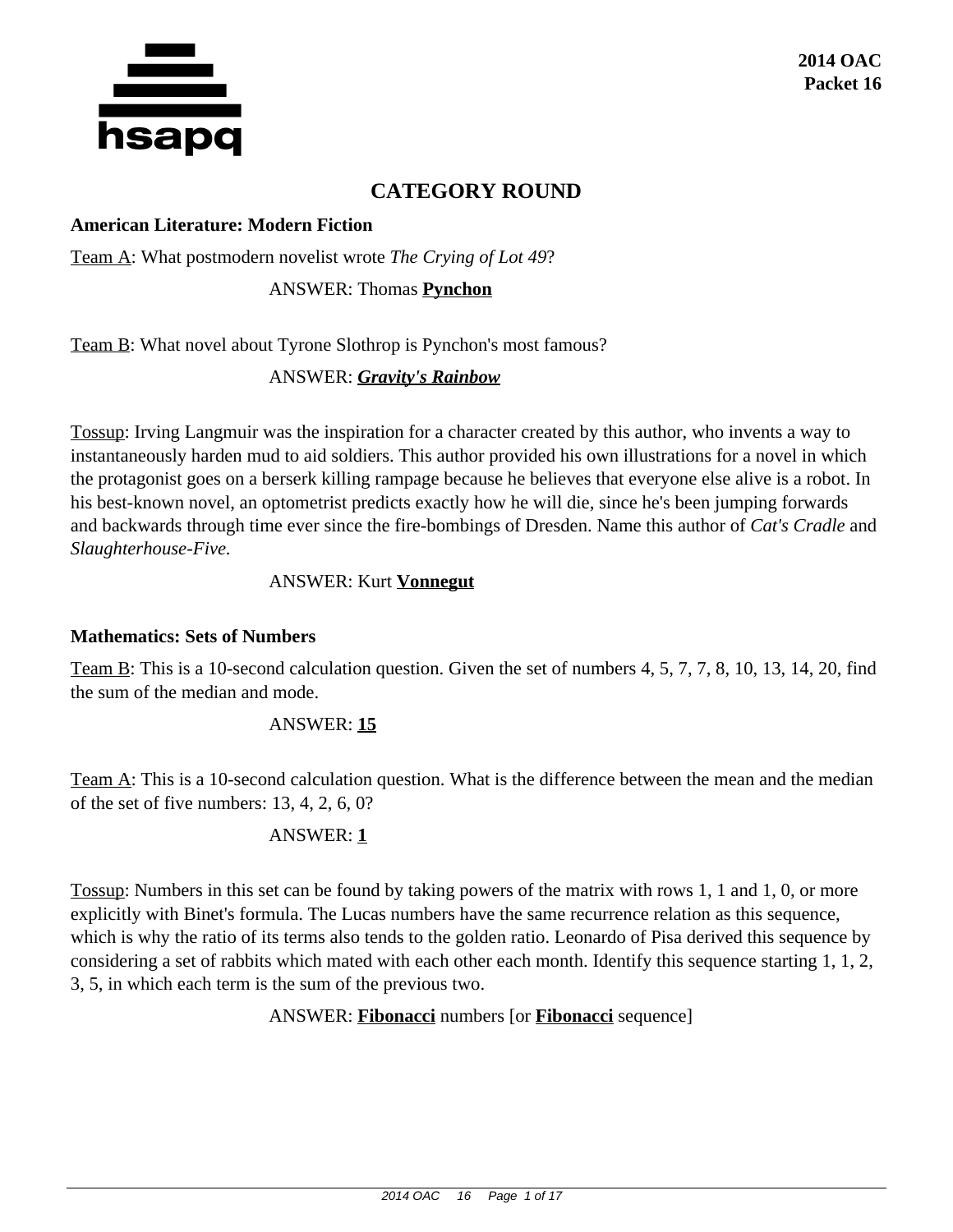## **World History: Pelagians**

Team A: What author of the *City of God* often attacked Pelagianism?

## ANSWER: Saint **Augustine**

Team B: What doctrine regarding humanity's fallen state after the expulsion from the Garden was denied by Pelagius?

### ANSWER: **original sin**

Tossup: This period traditionally begins with the victory of Pelagius at the Battle of Covadonga. A battle during this period led to the downfall of the Almohads, who were defeated by Alfonso VIII at Las Navas de Tolosa. This period, which resulted in the continuous shrinking of Al-Andalus, ended in 1492 with Isabella and Ferdinand's capture of Granada. Name this several centuries long period during which Christian states took back the Iberian Peninsula from Muslim states.

## ANSWER: La **Reconquista** [or The **Reconquest**]

#### **Fine Arts: Old Buildings**

Team B: What temple to all of the gods was built in Rome during the reign of Augustus?

ANSWER: **Pantheon** [do not accept "Parthenon"]

Team A: What largest structure in the Giza necropolis was built for Khufu or Cheops?

# ANSWER: **Great Pyramid** [prompt on **pyramid**]

Tossup: Originally, ninety-two metopes (meh-TOH-payz) in this building depicted the Gigantomachy, Amazonomachy, and Centauromachy. A festival procession focused on a robe called a peplos is depicted on this building's namesake frieze. The British Museum now houses many marble sculptures stolen from this building by Lord Elgin. For this building, Phidias sculpted a depiction of Athena, its dedicatee. Name this temple on the Acropolis in Greece.

# ANSWER: **Parthenon**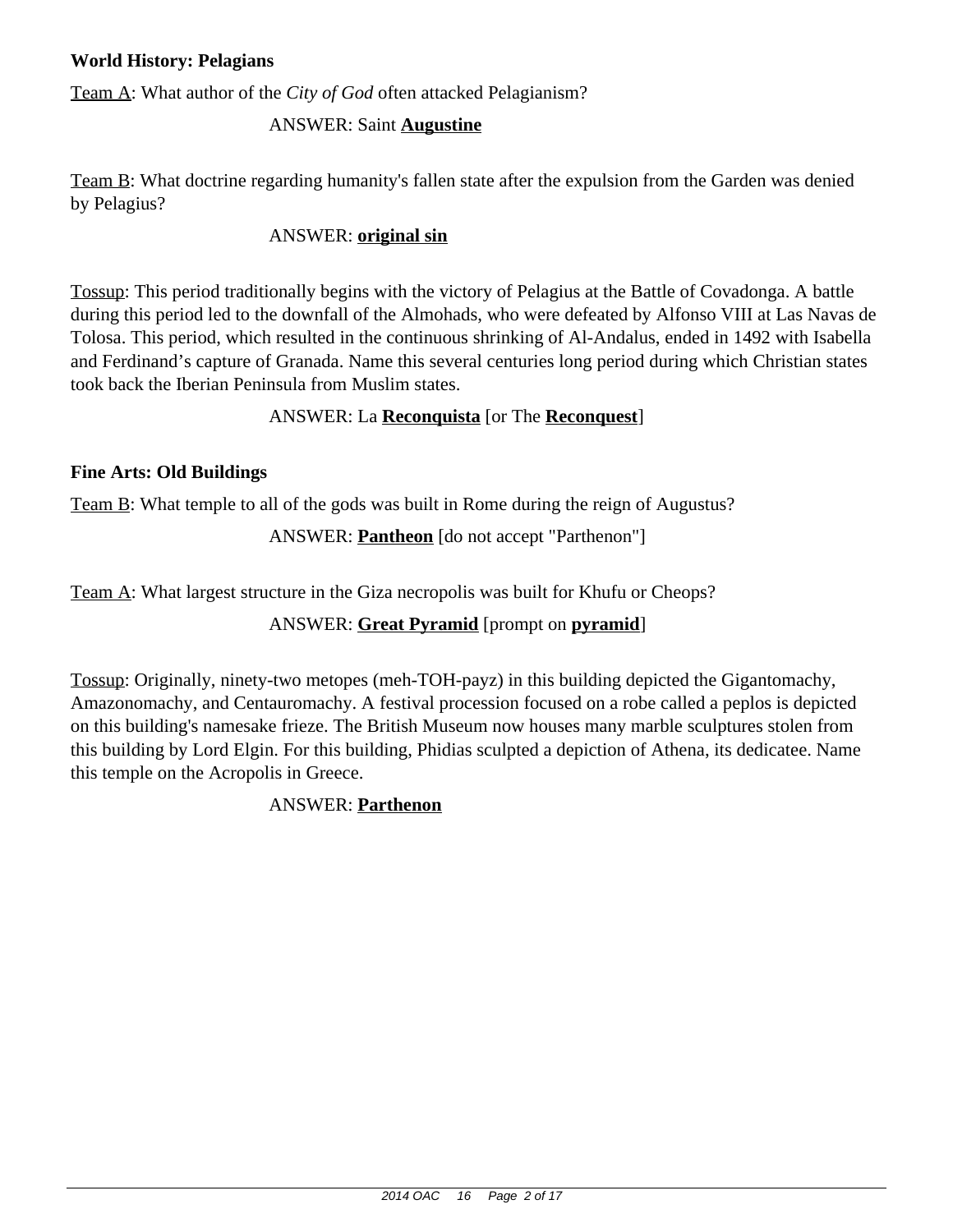#### **Life Sciences: Microbes**

Team A: What species of bacteria has a O157:H7 serotype and is the subject of Richard Lenski's long-term evolution experiment?

#### ANSWER: *Escherichia coli*

Team B: What type of algae, naming a type of rock, have an outer covering called a frustule, which is made out of silica?

#### ANSWER: **diatom**s

Tossup: This organism contains vesicular structures called Berkeley bodies, which are involved in the CTV pathway. Its vacuoles contain phosphate-rich "dancing bodies". This organism releases A- and alpha-factors during mating, and since it cannot metabolize nitrate, this organism requires supplemental ammonia and urea to promote growth. This organism is one of the smallest in the phylum Ascomycota, and it was the first eukaryote to have its genome sequenced. Identify this single-celled fungus commonly used to leaven bread and make beer.

ANSWER: Baker's **yeast** [or *Saccharomyces cerevisiae*]

## **World Literature: English Novels**

Team B: What novelist wrote *The Woman in White*?

#### ANSWER: Wilkie **Collins**

Team A: A diamond is the title object of what famous detective novel by Collins?

# ANSWER: *The Moonstone*

Tossup: The main character of this novel tries to help a man using the alias Provis escape from Arthur Compeyson. A character in this novel is engaged to Bentley Drummle. This novel's protagonist befriends Herbert Pocket and receives help from Mr. Jaggers. The blacksmith Joe Gargery takes in the main character of this novel before he goes to live with Miss Havisham and Estella, and then travels to London with money from Abel Magwitch. Name this coming-of-age novel about the orphan Pip that was written by Charles Dickens.

#### ANSWER: *Great Expectations*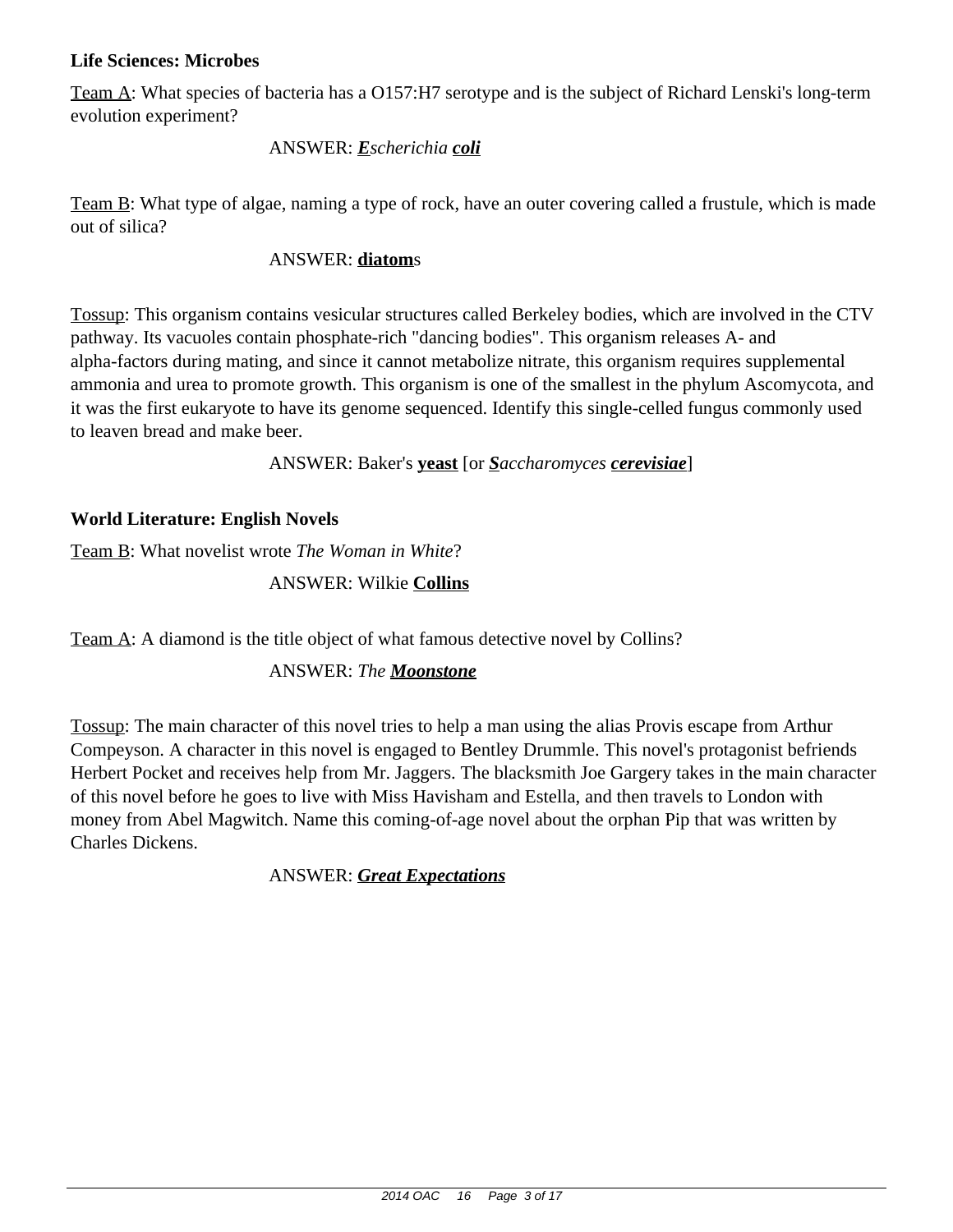### **US Government/Economics: States**

Team A: What state has recently been governed by 2012 Libertarian Presidential nominee Gary Johnson and Clinton and Obama confidante Bill Richardson?

### ANSWER: **New Mexico**

Team B: Susan Rice and Samantha Power have held what position in the Obama administration, the only international post that Bill Richardson held under Bill Clinton?

ANSWER: U.S. **ambassador to the U**nited **N**ations [prompt on **ambassador**]

The junior senator from this state beat Richard Carmona in an election to replace Jon Kyl, and both senators from this state are part of the immigration Gang of Eight. Sheriff Joe Arpaio is elected in this state's Maricopa County, and Gabrielle Giffords represented this state's 8th district. Name this US state currently represented in the Senate by Jeff Flake and John McCain.

#### ANSWER: **Arizona**

## **Physical Sciences: Particle Physics**

Team B: Experiments at CERN in 2012 found what elusive "God" particle hypothesized to give other particles mass?

#### ANSWER: **Higgs boson**

Team A: Identify the process in which a neutron decays into a proton, an electron, and an antineutrino.

# ANSWER: **beta**-minus decay

Tossup: The thermal utilization factor is a ratio between this process and absorption, while the reproduction factor is an average of how many neutrons are produced in this event. This reaction is sustained at a multiplication factor of one, and when uranium undergoes this process, it releases 2.5 neutrons on average. Name this process discovered by Hahn and Meitner in which an atomic nucleus is split into two pieces.

ANSWER: nuclear **fission**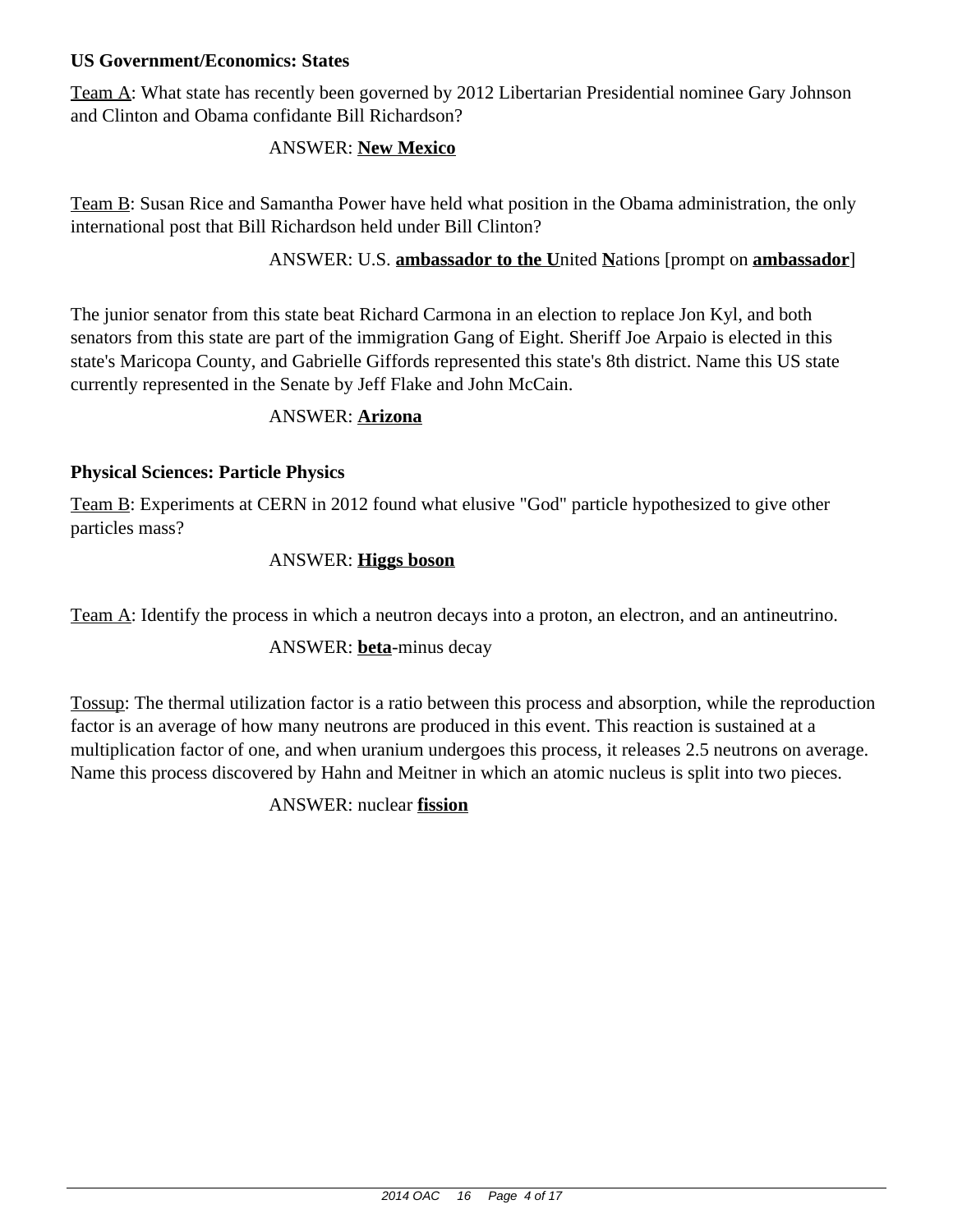# **World Geography: Lakes**

Team A: What high-altitude lake in the Altiplano is shared by Peru and Bolivia?

### ANSWER: Lake **Titicaca**

Team B: What lake in Egypt was formed by the construction of the Aswan High Dam

### ANSWER: Lake **Nasser**

Tossup: This country's major poet is often depicted playing the stringed *dombra.* The Irtysh River flows through Lake Zaysan in this country, while the Ili River flows into its Lake Balkash. The largest city in this country is Almaty. It contains the largest space launch facility in the world, the Baikonur Cosmodrome. Nursultan Nazarbayev is the president of this largest landlocked country in the world. Name this Central Asian country south of Russia and west of Mongolia.

#### ANSWER: **Kazakhstan**

## **American History: Commissions**

Team B: The Tower Commission investigated what scandal that involved Lieutenant Colonel Oliver North?

## ANSWER: **Iran-Contra** affair

Team A: The Iraq Study Group commission in 2005 featured as a member what man who left to become George W. Bush's second Secretary of Defense, a job he kept in the Obama administration?

#### ANSWER: Robert **Gates**

Tossup: These events can be quantified on the INES (I N E S) scale, and the Liquidators were a group of people who responded to one of these events. President Carter created the Kemeny Commission to investigate one of these events that occurred near the Susquehanna River. These events release the isotopes iodine-131 and cesium-137. Identify these disasters in which a fission plant overheats and releases radiation into the environment, exemplified by the Chernobyl incident.

> ANSWER: **nuclear** power plant **meltdown** [or **nuclear** power plant **disaster**, etc.]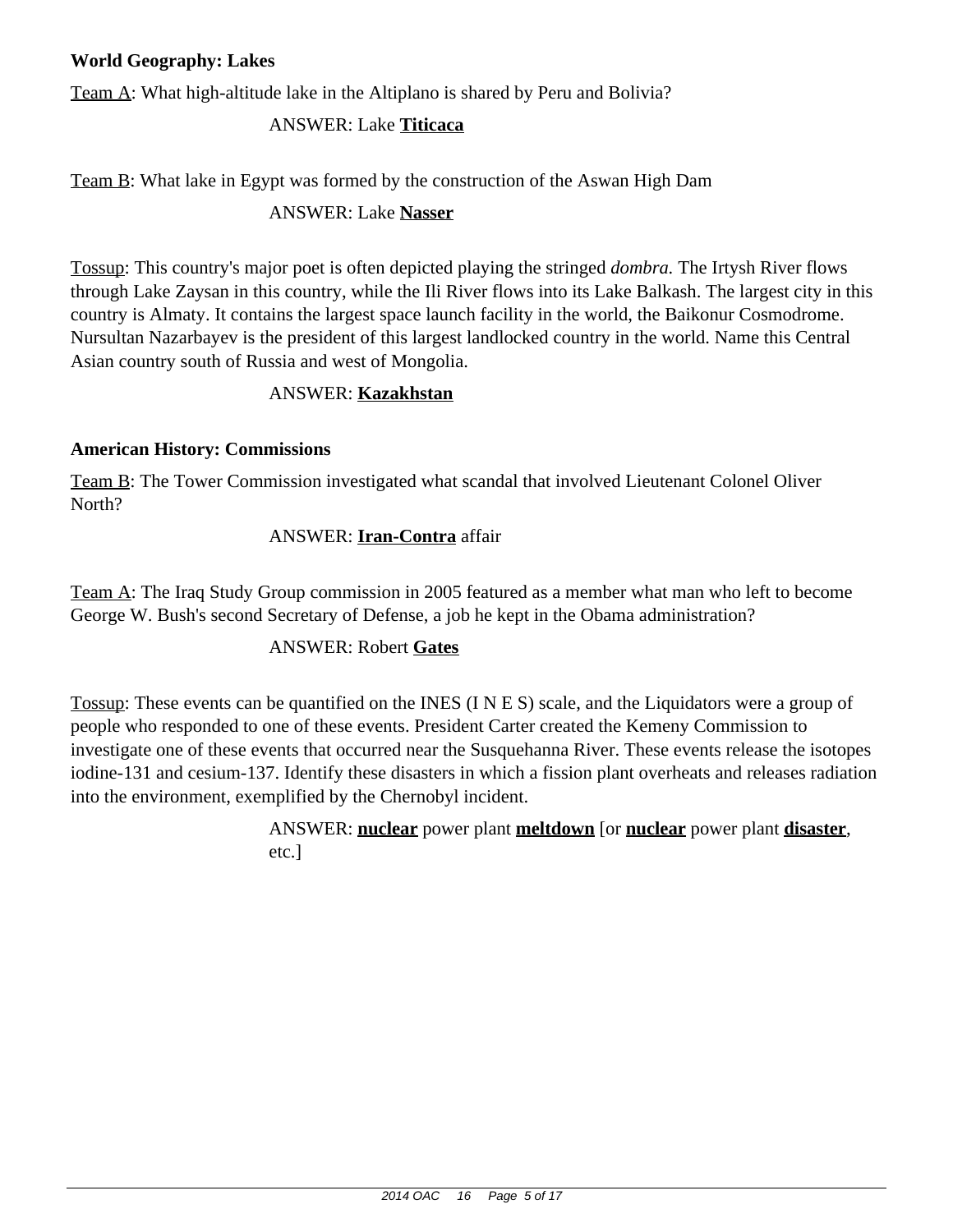- 1. What ship landed at Plymouth Rock in 1620?
- 2. What oval shaped yellow spot is found in the center of the retina?
- 3. What character from *The Canterbury Tales* tells a story about a carpenter who is cuckolded by the student Nicholas?
- 4. What name was given to the nine daughters of Mnemosyne who were goddesses of the arts in ancient Greece?
- 5. What state is the site of Bangor and Acadia National Park?
- 6. What term is given to artworks created by forming images from small pieces of glass or ceramic?

- 8. What form of scattering, named for a German physicist, occurs when an electromagnetic wave encounters a dielectric sphere?
- 9. What French company is famous for its three-star system of restaurant rankings?
- 10. What cells of the immune system are named for their roles as "big eaters"?
- 11. In what city was Martin Luther King, Jr. assassinated?
- 12. What bone, also called the jaw bone, forms the skull when paired with the cranium?
- 13. Which Gospel is the shortest?
- 14. What radio pioneer made the first wireless broadcast across the Atlantic?
- 15. What is the first name of the poet who wrote "Dover Beach"?
- 16. Phobos is a moon of what planet?
- 17. What element is the second-lightest alkaline earth metal?

18. **(TWO WORD ANSWER)** New Orleans is known for its celebrations of what holiday also known as "Fat Tuesday"?

19. A "fox song" and a "Hungarian matchmaking song" appear in what set of 153 progressively more difficult piano pieces by Bela Bartok?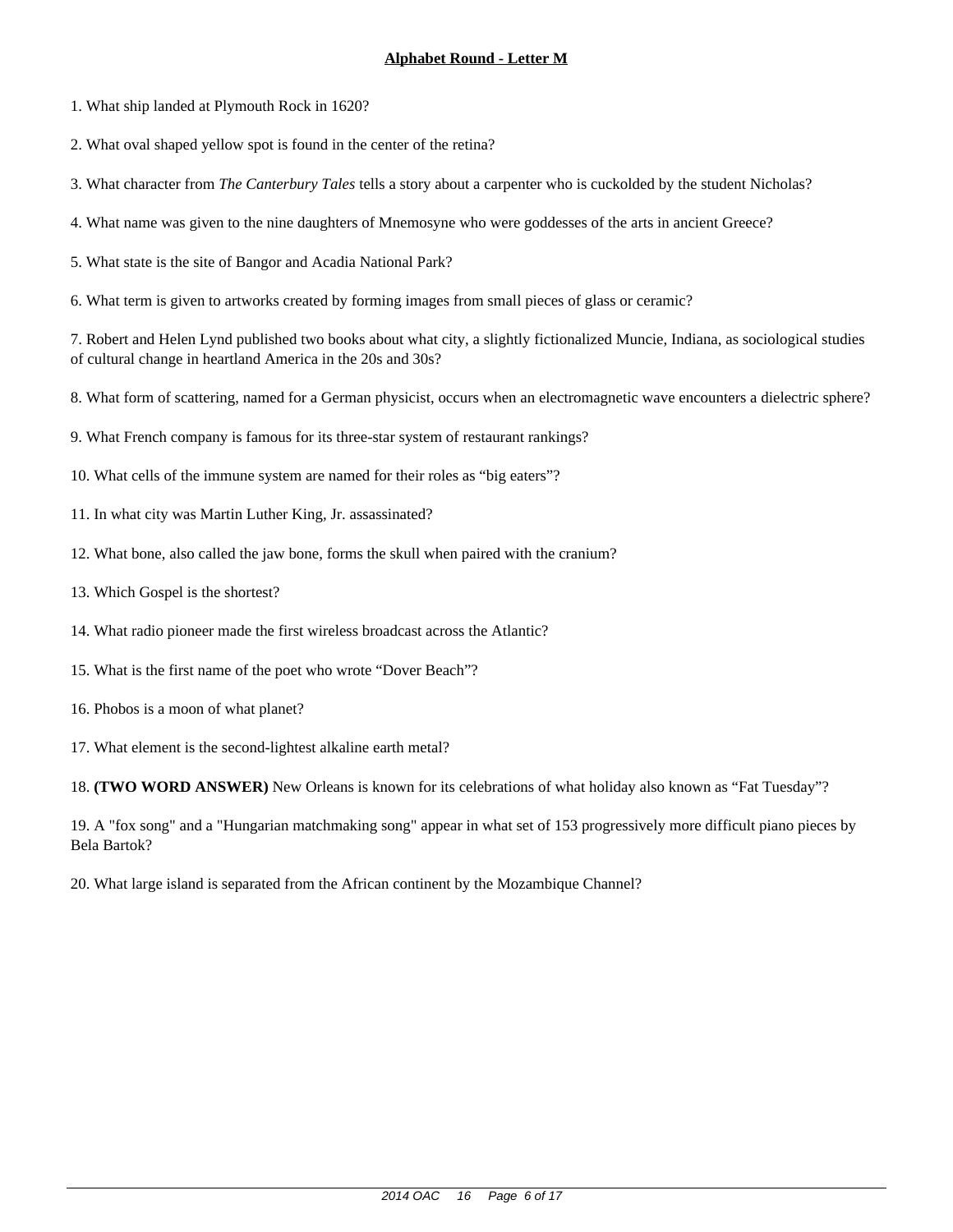- 1. **Mayflower**
- 2. **macula**
- 3. the **Miller**
- 4. **muse**s

# 5. **Maine**

- 6. **mosaic**s
- 7. **Middletown**
- 8. **Mie** scattering
- 9. **Michelin**
- 10. **macrophage**s
- 11. **Memphis**
- 12. **mandible**
- 13. **Mark**
- 14. Guglielmo **Marconi**
- 15. **Matthew**
- 16. **Mars**
- 17. **magnesium**
- 18. **Mardi Gras**
- 19. *Mikrokosmos*
- 20. **Madagascar**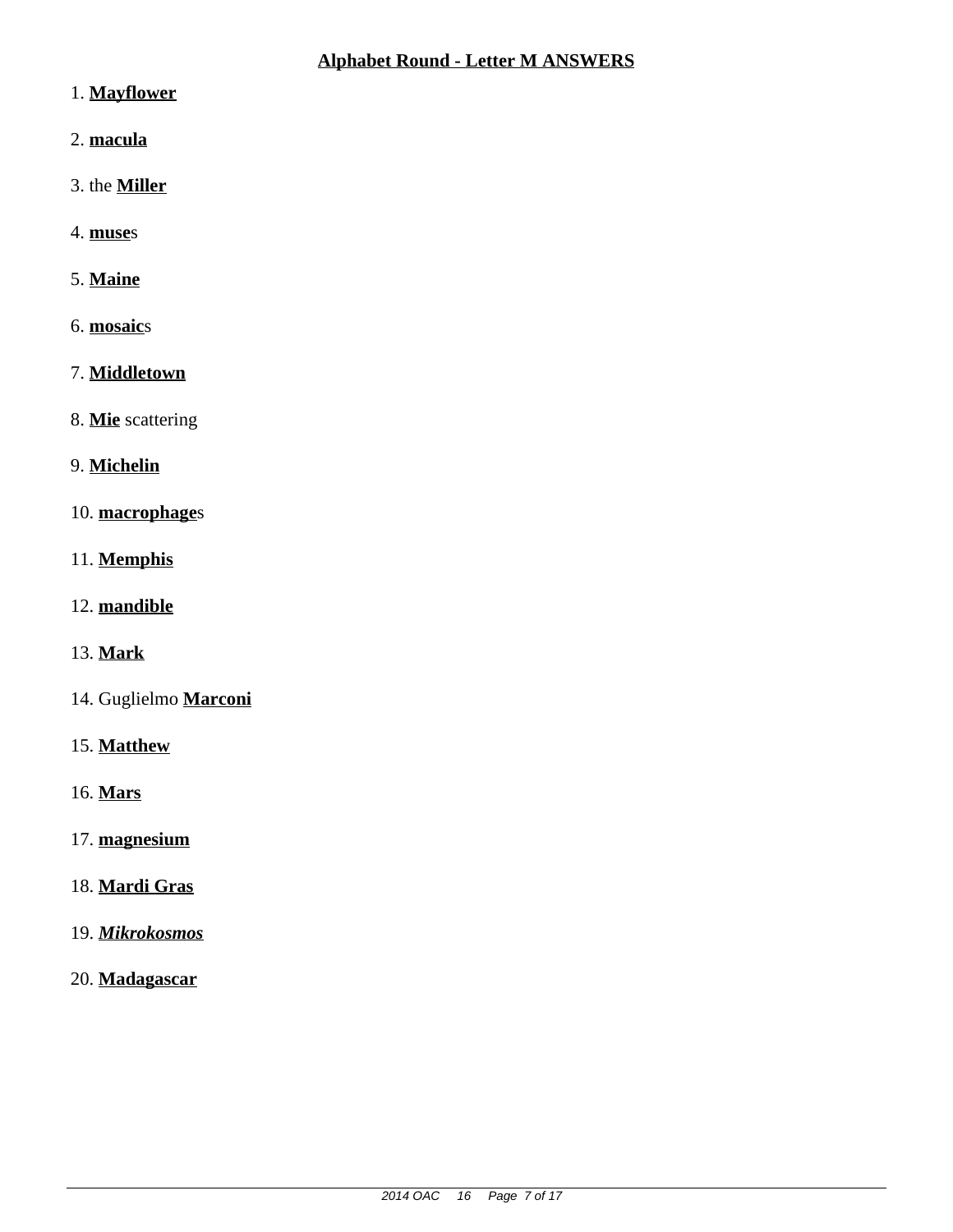# **FINAL ROUND**

1. During a visit to the United States, this man was disgusted by the film *Can-Can* and angry that he could not visit Disneyland. This world leader gave the "Secret Speech" against his predecessor. He banned publication of the novel *Doctor Zhivago*. This man banged his shoe on his desk in a 1960 UN meeting, and his country sought to install nuclear weapons during the Cuban Missile Crisis. Name this leader of the Soviet Union who succeeded Josef Stalin.

# ANSWER: Nikita **Khrushchev**

2. This philosophy was espoused by Spanish writer Miguel de Unamuno in *The Tragic Sense of Life*. This philosophy was used to argue that women are treated as "the Other" in the feminist text *The Second Sex*. This discipline "is a humanism" according to a lecture delivered by the author of *Being and Nothingness*, leftist intellectual Jean-Paul Sartre. Name this philosophy that broadly concerns the way humans make their own meaning for their lives.

ANSWER: **existentialism**

3. This European city featured numerous searchlights that formed the "cathedral of light," one of Albert Speer's architectural designs. A movie with scenes at the Luitpold Arena was set here and directed by Leni Riefenstahl. The film *Triumph of the Will* documents a rally held in this city, which was where Hermann Goering and Rudolf Hess were put on trial. Name this German city, whose Palace of Justice hosted post-World War II war crimes trials. ANSWER: **Nuremberg**

052-14-103-16103

052-14-103-16101

080-14-103-16102

4. This artist's *The Woman in the Green Dress* was one of many of his paintings to feature Camille Doncieux. This man spent his later life living in the town of Giverny. (JIV-er-nee) His painting of a boat in the harbor of Le Havre lent its name to the Impressionist movement. This artist also painted several series of works showing Rouen Cathedral and haystacks from different angles and in different lights. Name this Impressionist known for his paintings of water lilies. ANSWER: Claude **Monet**

015-14-103-16104

140-14-103-16105

5. Early in this poem, the speaker expresses his longing for "a draught of vintage" and "a beaker full of the warm South," since with a drink he can then "fade far away." This poem begins with the speaker feeling that his "head aches, and a drowsy numbness pains my sense," and he concludes by asking, "Do I wake or sleep?" The speaker of this poem climatically exclaims, "Thou wast not born for death," addressing the title bird. Name this ode by John Keats.

# ANSWER: "**Ode to a Nightingale**"

6. In an opera by this composer, Queen Tye joins the title character and his wife at the Window of Public Appearances. The phrase "Bank robbery is punishable by twenty years in federal prison" is repeated in another of his operas, whose libretto employs solfege symbols. That opera by him includes the section "I Feel the Earth Move" and has its acts separated by Knee Plays. Name this minimalist composer of *Satyagraha*, *Akhenaten*, and *Einstein on the Beach*. ANSWER: Philip **Glass**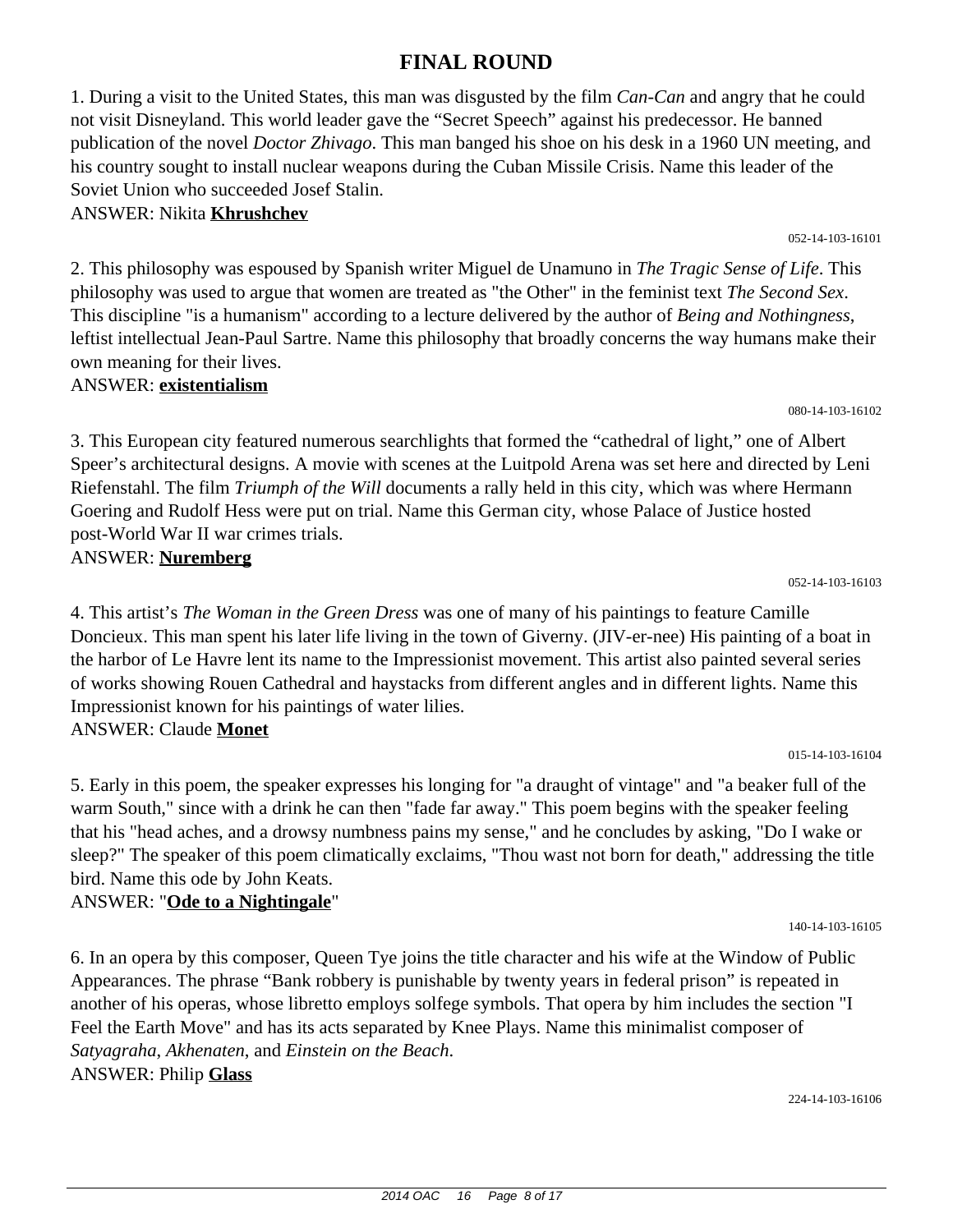7. This scientist was the doctoral advisor for Urey (YUR-ee) when he discovered deuterium. Earlier, this scientist synthesized pure deuterium oxide, or heavy water. This man names a class of compounds that activate the Friedel-Crafts reactions and include boron trifluoride and aluminum trichloride. This man, who coined the term "photon," devised a representation of bonds within molecules by using either lines or dots to indicate pairs of electrons. Name this scientist who classified acids as electron pair acceptors. ANSWER: Gilbert Newton **Lewis**

239-14-103-16107

8. In this market structure, the marginal cost curve crosses the marginal revenue curve at the global minimum of the average total cost curve. All firms in this market structure are price-takers and sell homogenous goods. This structure exists when there are low barriers to entry and exit, high information exchange about products and prices, and a large number of firms in a market, none of which dominates. Supply and demand alone determine prices in this market structure. Identify this basic microeconomic structure, in which nothing impedes the ideal function of the market, and from which real-world markets are often defined by their deviation.

## ANSWER: **perfect competition** [or **perfectly competitive** market]

9. These things originate in source regions that are flat and have light surface winds. These things are designated with a combination of a small c or small m, for continental or marine, and a big P or big T, for polar and tropical. On surface weather maps, transition zones between them are marked by lines with equally spaced triangles, semicircles, or a combination of both and are called fronts. Name these large bodies of air that have a consistent temperature and moisture content. ANSWER: **air mass**es

10. A drunk one of these creatures named Eurytion (yur-IT-ee-ahn) tried to carry off the bride of Pirithous (pee-rih-THOO-us), which resulted in a losing fight against the Lapiths. Another one of these creatures was shot by a poisoned arrow when he tried to kidnap Deianira (DIE-uh-NAH-ruh). The teacher Chiron was one of these creatures. Name these creatures from Greek mythology that had the upper body of a human but the four legs of a horse.

#### ANSWER: **centaur**s [or **kentauros**]

11. Reference frames that lack this property may be subject to so-called "fictitious" forces. Special relativity only applies to reference frames with this property, which must be non-accelerating. A rotational quantity named for this property is equal to M R-squared for a point mass and is known as its "moment". Aristotle misunderstood this concept, which allows for objects to keep traveling in straight lines. Name this topic of Newton's first law, the tendency of a body to resist a change in motion. ANSWER: **inertia** [or word forms such as **inertial**; prompt on **non-accelerating** until it is read]

12. This man was the closest collaborator with the librettist Lorenzo Da Ponte. In one of his operas, a maid is serenaded with a mandolin by a window and the title character commands his servant to gather girls for a party in the "Champagne Aria." The maid Susanna assists the title character in rekindling Count Almaviva's love for Rosina in another opera by this man, the sequel to *The Barber of Seville.* Name this composer of the operas *Don Giovanni* and *The Marriage of Figaro.*

ANSWER: Wolfgang Amadeus **Mozart** [or Johannes Chrysostomus Wolfgangus Theophilus **Mozart**] 020-14-103-16112

066-14-103-16109

019-14-103-16108

132-14-103-16111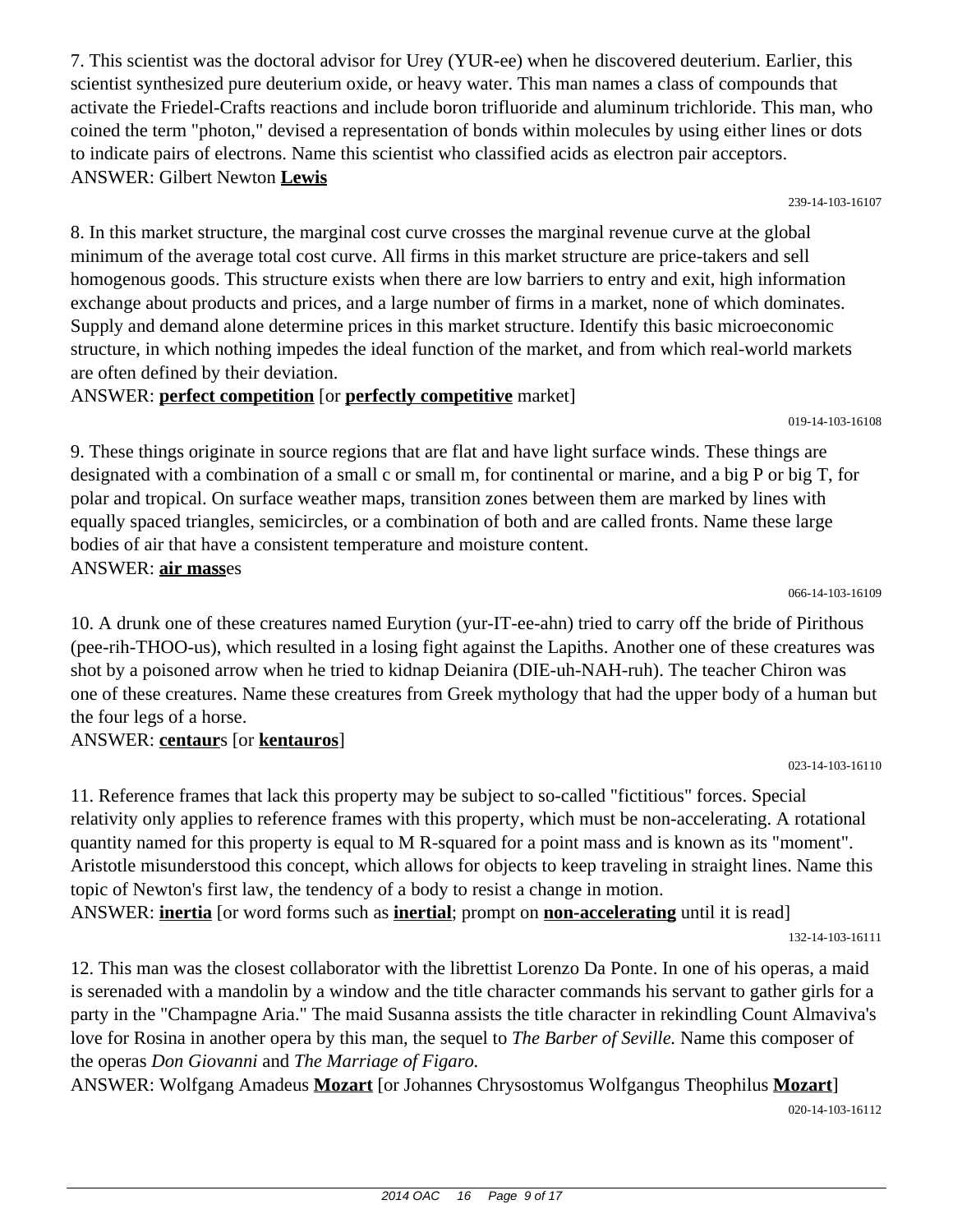13. An unfinished highway started in 1970 that was planned to travel along this river had its endpoint set for Benjamin Constant. This river is the namesake of a species of dolphin that is also called the pink dolphin. In 2011, the first bridge to cross a major part of this river system was constructed to link Iranduba (EE-ron-DOO-nuh) and Manaus (mah-NAH-oos) across the Rio Negro. Name this river that has the largest drainage system in the world and is found in South America. ANSWER: **Amazon** River

14. A character in this novel creates forty-nine dumplings in the shape of human heads and throws them

into a river. Another character in this novel blockades a group from crossing a bridge with his thunderous voice. A character in this novel summons the southeastern wind before the Battle of Red Cliffs. This novel begins with the Oath of the Peach Garden, where Zhang (JUNG) Fei, Guan Yu, and Liu Bei become brothers. Name this Chinese novel by Luo Guanzhong (gwan-JUNG) that recounts the struggle between the Wu, Wei, and Shu states.

# ANSWER: *Romance of the Three Kingdoms* [or *Sanguo Yanyi*]

15. This indicative tense's third-person plural conjugation is the basis of the subjunctive forms in another tense. The third-person singular conjugation in this Spanish verb tense adds a "y" when the verb has two consecutive vowels. Verbs that end in "-car" replace the "c" with a "q" in the first person in this tense. In this tense, the verbs "ser" and "ir" (EAR) are conjugated the same: "fui," (FWEE) "fuiste," (FWEE-stay) "fue," (FWAY) and so on. This tense should be used only if the action was completed. Name this past tense in Spanish contrasted with the imperfect tense.

ANSWER: Spanish **preterite** [or el **preterito**; do not accept or prompt on "past"]

190-14-103-16115

16. The protein Cdc20 activates a "promoting complex" to start this stage. The cyclosome is also known as a complex that promotes this stage by breaking down securin. This stage occurs due to the removal of tubulin monomers from the "plus" end of a microtubule by the kinetochore (kin-ET-oh-core). Errors in this phase of mitosis can lead to Down's Syndrome and other nondisjunctions. Name this stage of mitosis in which sister chromatids are segregated to opposite sides of the cell and which occurs between metaphase and telophase.

ANSWER: **anaphase** [prompt on **mitosis** until it is read]

190-14-103-16116

17. Howard Jarvis successfully advocated for an amendment to this state's constitution that limited the maximum level of property taxes. Over sixty percent of voters supported that ballot initiative here, which was known as Proposition 13. A man who promised to make the "welfare bums" work defeated Pat Brown for the governorship here in 1966. Brown won its 1962 election running against Richard Nixon, and his son Jerry is the current governor of this state. Name this state, where Ronald Reagan was governor in the 1960s.

ANSWER: **California**

121-14-103-16117

227-14-103-16114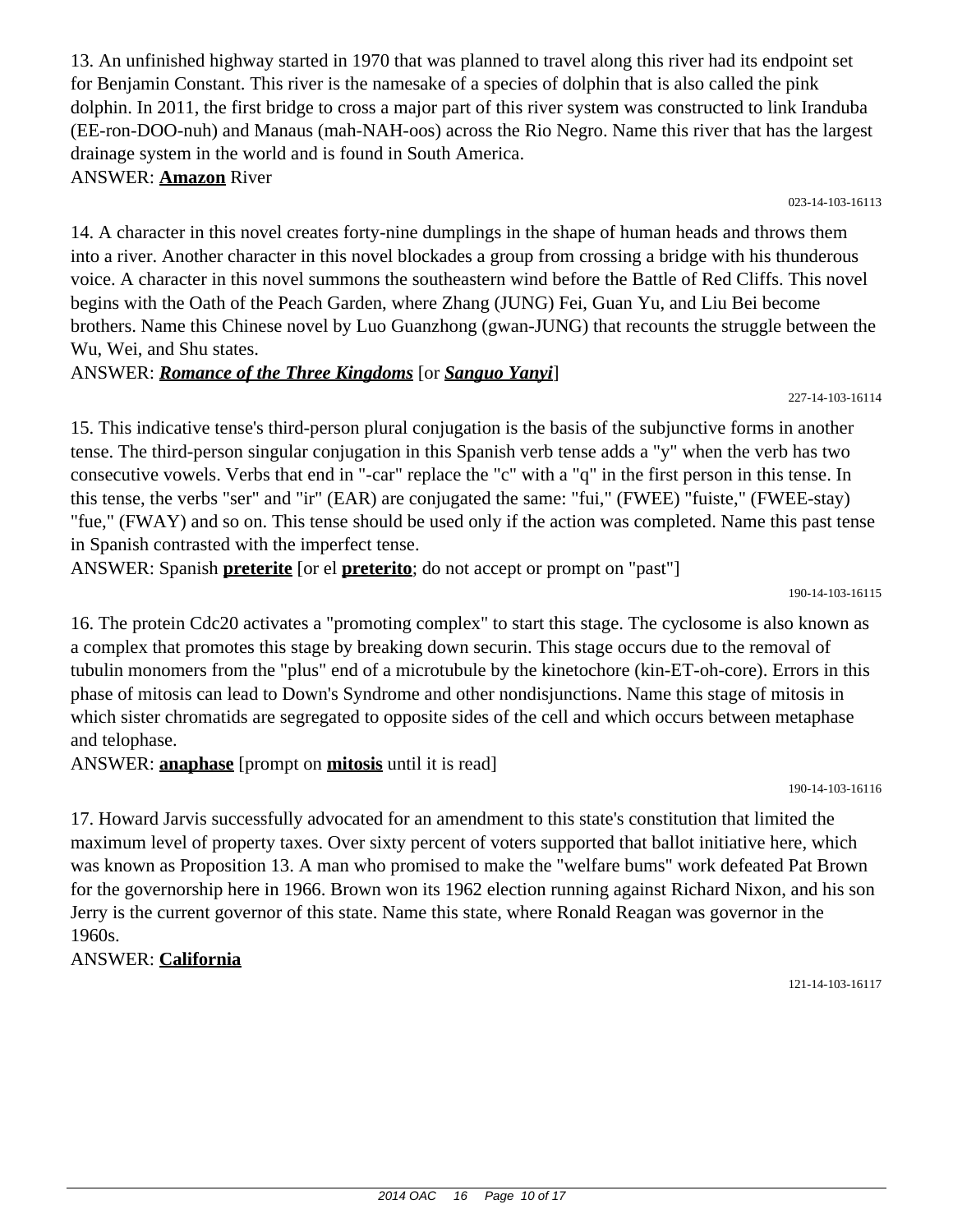18. This empire lost battles at Vilcaconga and Maraycalla under its general Quizquiz. A city of this empire which is believed to have been built for Emperor Pachacuti (PACH-uh-koo-tee) was discovered by Hiram Bingham. This empire used knotted ropes called quipu (KEE-poo) for record-keeping. A conflict in this empire pitted Huascar (HWASS-car) against a man who was captured at Cajamarca (ca-ha-MAR-ka) and ransomed for a roomful of gold, Atahualpa (aht-uh-WALL-puh). Name this empire which contained Machu Picchu, and was located in modern-day Peru.

122-14-103-16118

ANSWER: **Inca**n Empire

19. This is the manner of death of a character who arrives late after thinking her husband is busy stacking wood. A woman dies in this manner at the hands of Old Man Warner and her own family while saying "It isn't fair, it isn't right." This is how Tessie Hutchinson dies in a story after drawing a paper with a black spot on it, apparently to save the town's crops. Name this method of death which kills the "winner" of the title game in Shirley Jackson's story "The Lottery."

ANSWER: **stoning** [or **being hit with rocks** or other such descriptions]

052-14-103-16119

20. One of this author's characters is mentored by a church organist named Pistorius and frequently obsesses about his friend's mother, Frau Eva. In another of this author's novels, the protagonist spends his days listening to a river, eventually becoming a ferryman, after his lover Kamala dies from a snakebite. This author wrote a novel set in Castalia about Joseph Knecht, who strives to become a Magister Ludi, or master of *The Glass Bead Game.* Name this German author of *Demian* and *Siddhartha.* ANSWER: Hermann **Hesse**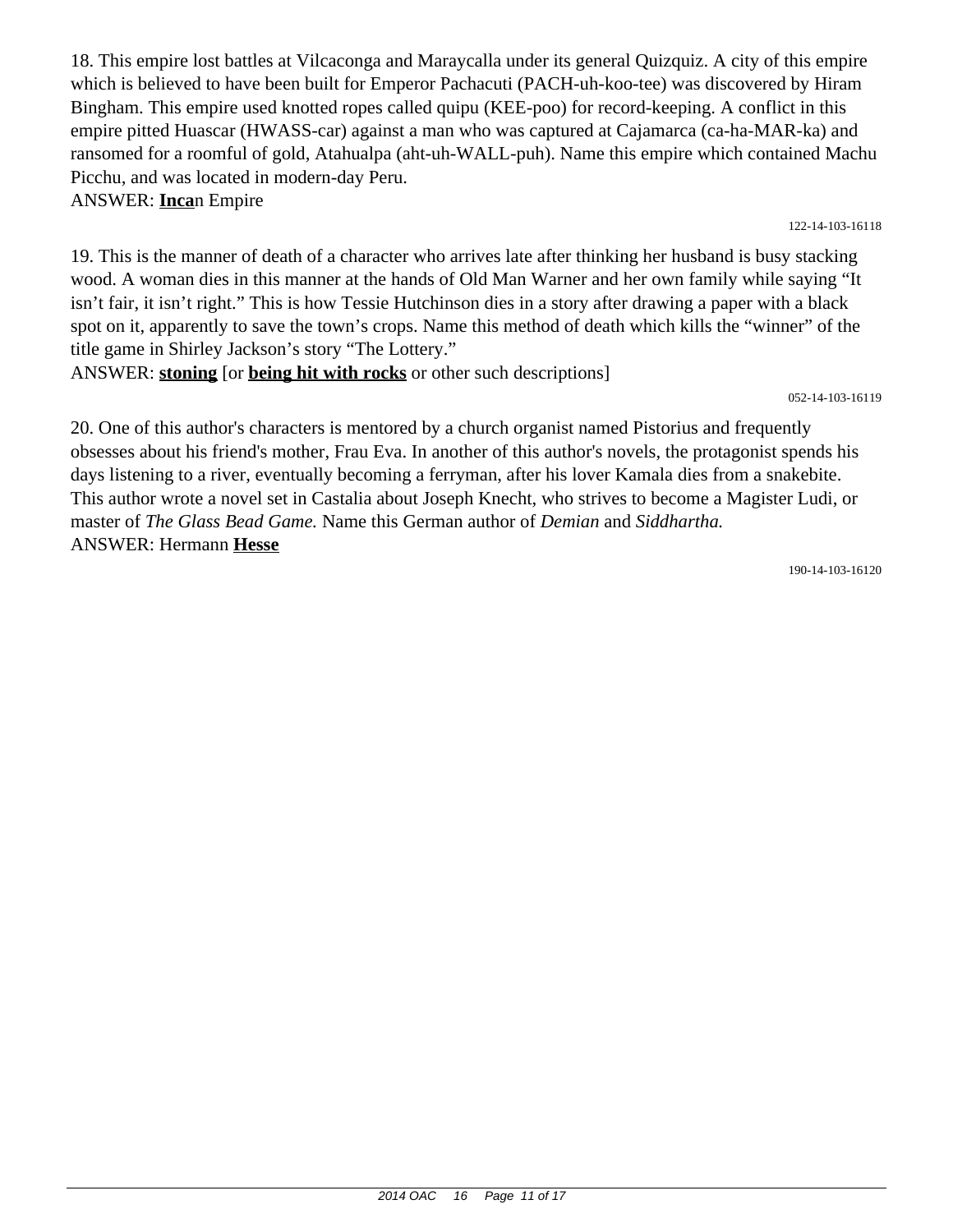- 1. What ship landed at Plymouth Rock in 1620?
- 2. What oval shaped yellow spot is found in the center of the retina?
- 3. What character from *The Canterbury Tales* tells a story about a carpenter who is cuckolded by the student Nicholas?
- 4. What name was given to the nine daughters of Mnemosyne who were goddesses of the arts in ancient Greece?
- 5. What state is the site of Bangor and Acadia National Park?
- 6. What term is given to artworks created by forming images from small pieces of glass or ceramic?

- 8. What form of scattering, named for a German physicist, occurs when an electromagnetic wave encounters a dielectric sphere?
- 9. What French company is famous for its three-star system of restaurant rankings?
- 10. What cells of the immune system are named for their roles as "big eaters"?
- 11. In what city was Martin Luther King, Jr. assassinated?
- 12. What bone, also called the jaw bone, forms the skull when paired with the cranium?
- 13. Which Gospel is the shortest?
- 14. What radio pioneer made the first wireless broadcast across the Atlantic?
- 15. What is the first name of the poet who wrote "Dover Beach"?
- 16. Phobos is a moon of what planet?
- 17. What element is the second-lightest alkaline earth metal?

18. **(TWO WORD ANSWER)** New Orleans is known for its celebrations of what holiday also known as "Fat Tuesday"?

19. A "fox song" and a "Hungarian matchmaking song" appear in what set of 153 progressively more difficult piano pieces by Bela Bartok?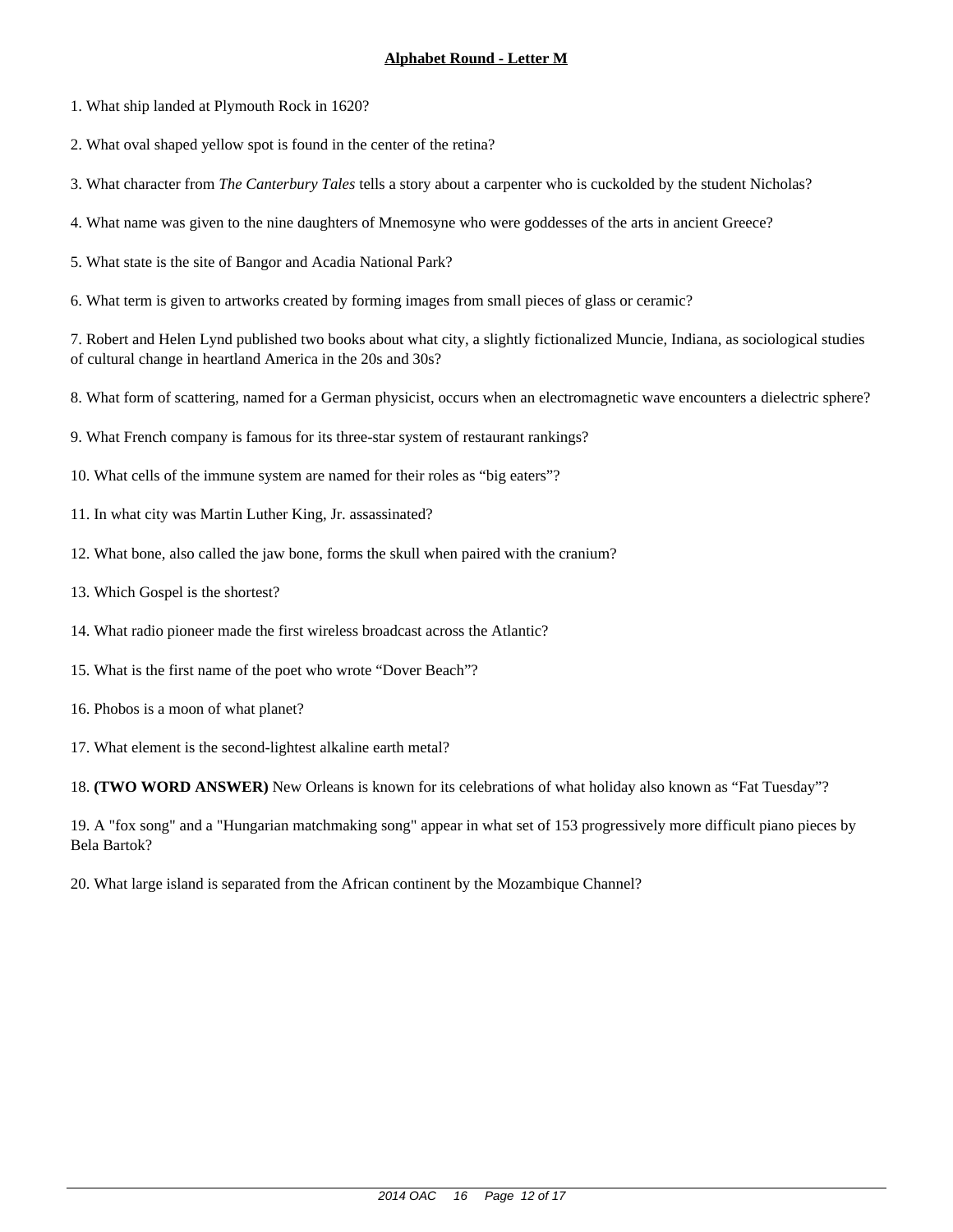- 1. What ship landed at Plymouth Rock in 1620?
- 2. What oval shaped yellow spot is found in the center of the retina?
- 3. What character from *The Canterbury Tales* tells a story about a carpenter who is cuckolded by the student Nicholas?
- 4. What name was given to the nine daughters of Mnemosyne who were goddesses of the arts in ancient Greece?
- 5. What state is the site of Bangor and Acadia National Park?
- 6. What term is given to artworks created by forming images from small pieces of glass or ceramic?

- 8. What form of scattering, named for a German physicist, occurs when an electromagnetic wave encounters a dielectric sphere?
- 9. What French company is famous for its three-star system of restaurant rankings?
- 10. What cells of the immune system are named for their roles as "big eaters"?
- 11. In what city was Martin Luther King, Jr. assassinated?
- 12. What bone, also called the jaw bone, forms the skull when paired with the cranium?
- 13. Which Gospel is the shortest?
- 14. What radio pioneer made the first wireless broadcast across the Atlantic?
- 15. What is the first name of the poet who wrote "Dover Beach"?
- 16. Phobos is a moon of what planet?
- 17. What element is the second-lightest alkaline earth metal?

18. **(TWO WORD ANSWER)** New Orleans is known for its celebrations of what holiday also known as "Fat Tuesday"?

19. A "fox song" and a "Hungarian matchmaking song" appear in what set of 153 progressively more difficult piano pieces by Bela Bartok?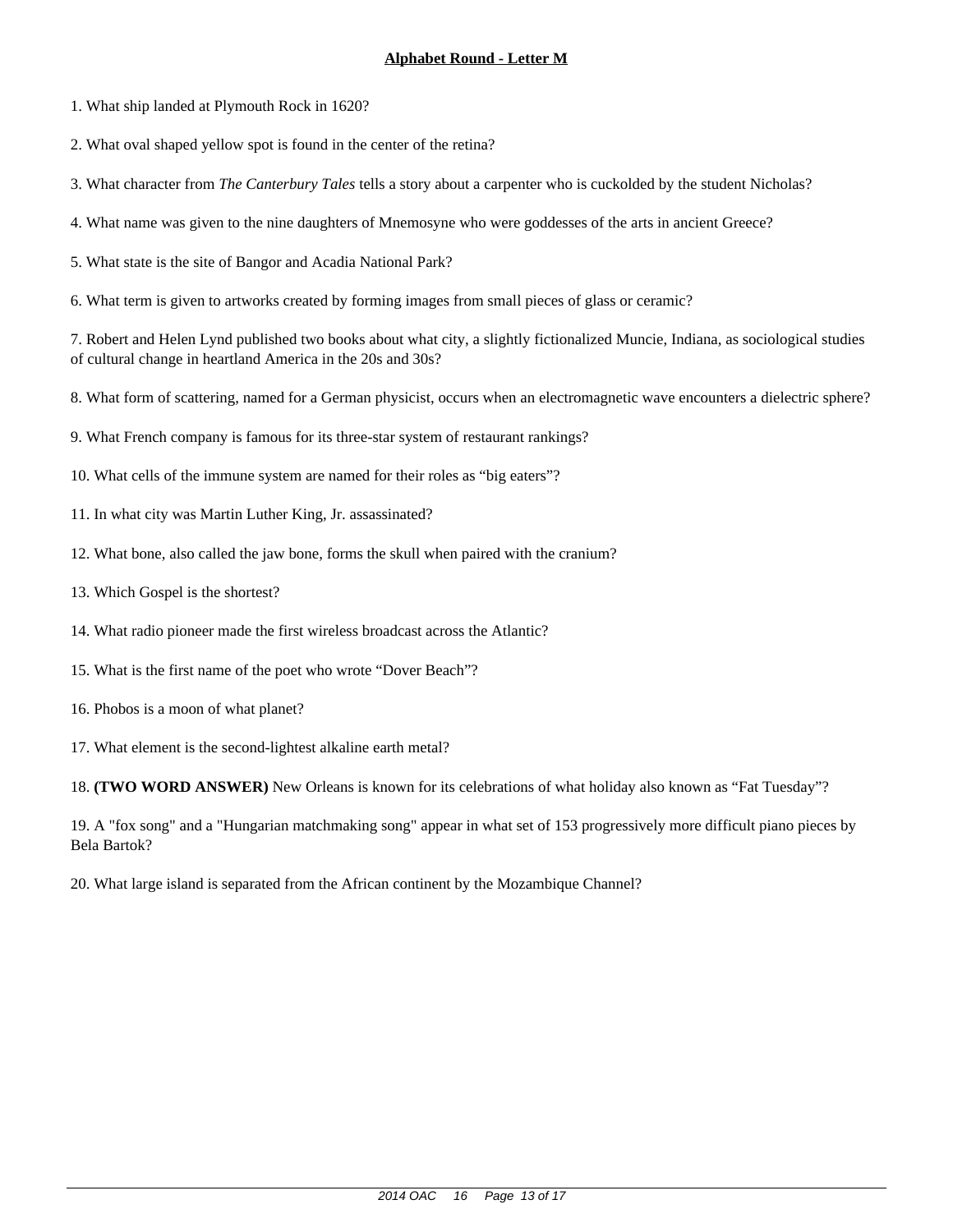- 1. What ship landed at Plymouth Rock in 1620?
- 2. What oval shaped yellow spot is found in the center of the retina?
- 3. What character from *The Canterbury Tales* tells a story about a carpenter who is cuckolded by the student Nicholas?
- 4. What name was given to the nine daughters of Mnemosyne who were goddesses of the arts in ancient Greece?
- 5. What state is the site of Bangor and Acadia National Park?
- 6. What term is given to artworks created by forming images from small pieces of glass or ceramic?

- 8. What form of scattering, named for a German physicist, occurs when an electromagnetic wave encounters a dielectric sphere?
- 9. What French company is famous for its three-star system of restaurant rankings?
- 10. What cells of the immune system are named for their roles as "big eaters"?
- 11. In what city was Martin Luther King, Jr. assassinated?
- 12. What bone, also called the jaw bone, forms the skull when paired with the cranium?
- 13. Which Gospel is the shortest?
- 14. What radio pioneer made the first wireless broadcast across the Atlantic?
- 15. What is the first name of the poet who wrote "Dover Beach"?
- 16. Phobos is a moon of what planet?
- 17. What element is the second-lightest alkaline earth metal?

18. **(TWO WORD ANSWER)** New Orleans is known for its celebrations of what holiday also known as "Fat Tuesday"?

19. A "fox song" and a "Hungarian matchmaking song" appear in what set of 153 progressively more difficult piano pieces by Bela Bartok?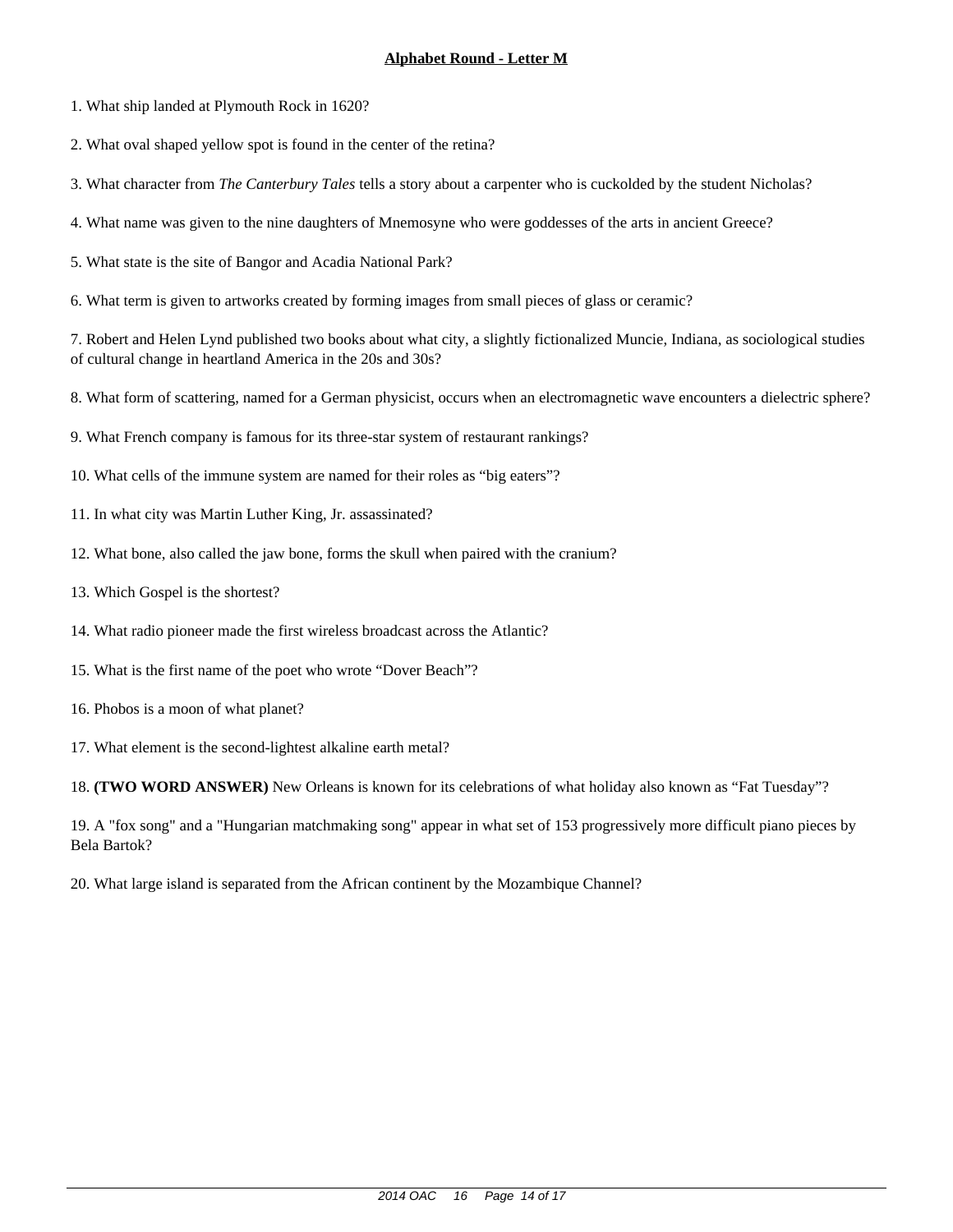- 1. What ship landed at Plymouth Rock in 1620?
- 2. What oval shaped yellow spot is found in the center of the retina?
- 3. What character from *The Canterbury Tales* tells a story about a carpenter who is cuckolded by the student Nicholas?
- 4. What name was given to the nine daughters of Mnemosyne who were goddesses of the arts in ancient Greece?
- 5. What state is the site of Bangor and Acadia National Park?
- 6. What term is given to artworks created by forming images from small pieces of glass or ceramic?

- 8. What form of scattering, named for a German physicist, occurs when an electromagnetic wave encounters a dielectric sphere?
- 9. What French company is famous for its three-star system of restaurant rankings?
- 10. What cells of the immune system are named for their roles as "big eaters"?
- 11. In what city was Martin Luther King, Jr. assassinated?
- 12. What bone, also called the jaw bone, forms the skull when paired with the cranium?
- 13. Which Gospel is the shortest?
- 14. What radio pioneer made the first wireless broadcast across the Atlantic?
- 15. What is the first name of the poet who wrote "Dover Beach"?
- 16. Phobos is a moon of what planet?
- 17. What element is the second-lightest alkaline earth metal?

18. **(TWO WORD ANSWER)** New Orleans is known for its celebrations of what holiday also known as "Fat Tuesday"?

19. A "fox song" and a "Hungarian matchmaking song" appear in what set of 153 progressively more difficult piano pieces by Bela Bartok?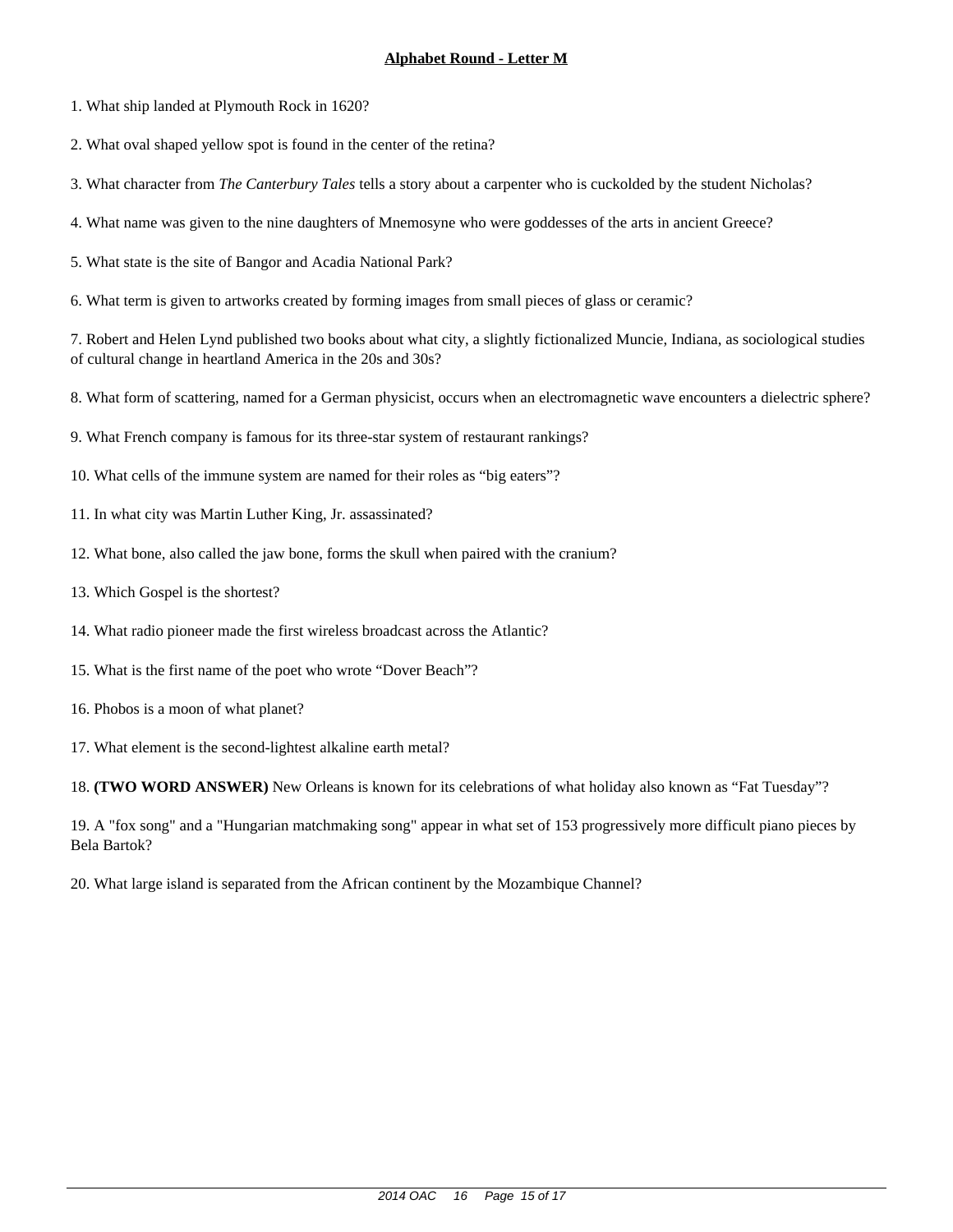# **Alphabet Round - Letter M**

-

| $5.$ $\overline{\phantom{a}}$ |
|-------------------------------|
| $6.$ $\overline{\phantom{a}}$ |
|                               |
| 8.                            |
|                               |
|                               |
|                               |
|                               |
|                               |
|                               |
|                               |
|                               |
|                               |
|                               |
| $19. \_$                      |
| 20.                           |